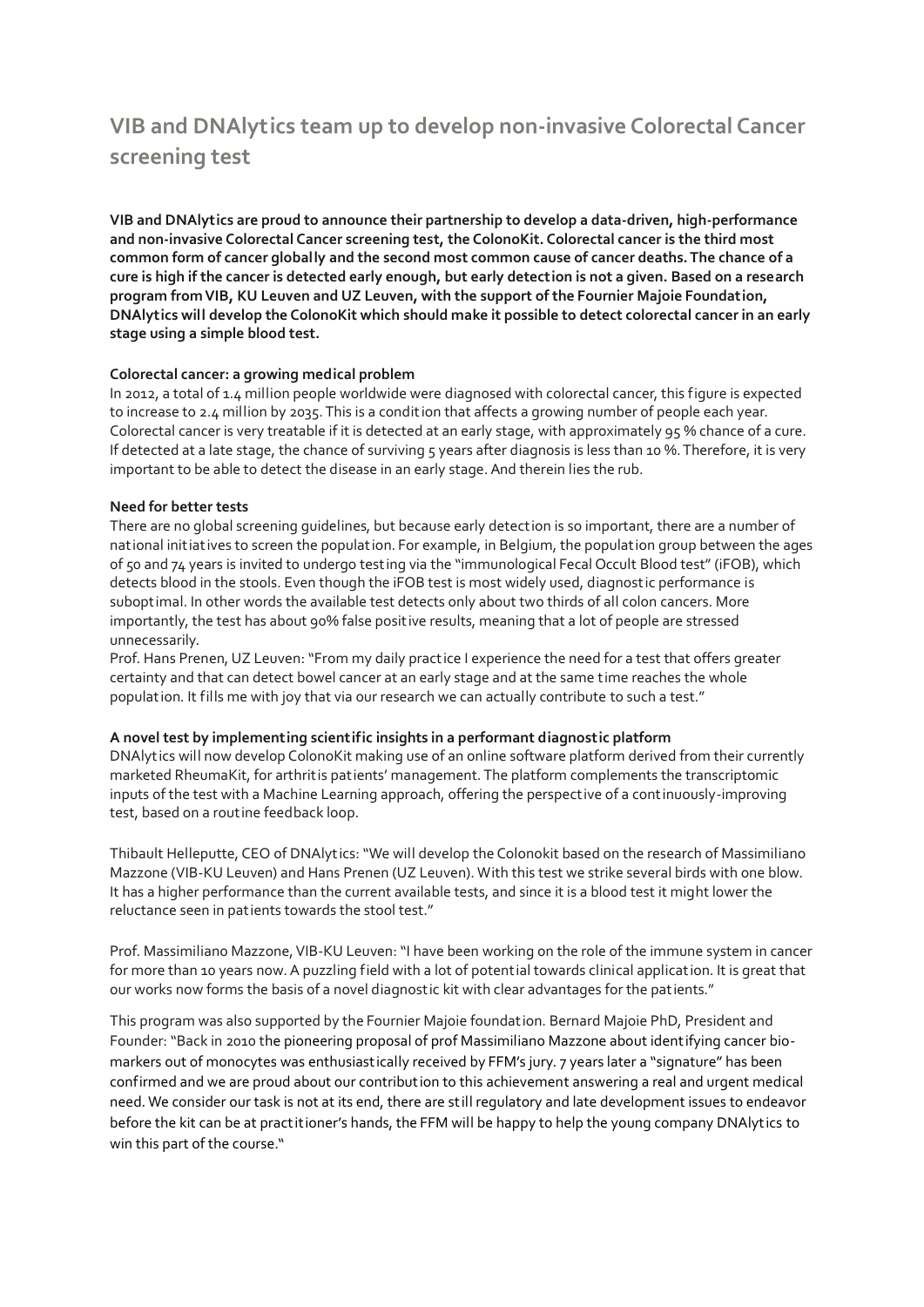#### **MORE INFO ON THE KIT**

#### **ColonoKit: diagnostics based on biomarkers**

If we are affected by cancer, our immune system responds to this and tries to remove the cancer cells from our body. A specific role in this process is assigned to a specific type of white blood cell: the peripheral blood monocyte. From the moment that colorectal cancer cells are present in the body, the peripheral blood monocytes respond to the substances secreted by the cancer cells. The researchers from VIB, KU Leuven and UZ Leuven ident ified 23 genes with a specific role in this process that could be used as set of bio-markers. These bio-markers are incorporated in the test.

#### **Clinical Evidence**

In total, about 550 samples have been prospect ively collected for this project so far. In a first step, the gene signature has been identified on about 100 individuals (healthy volunteers and CRC patients), followed by a second round including 200 samples (among which half from healthy volunteers and half from CRC patients). In a third step, about 150 samples have been used for the validation of the same approach in a technological sett ing fitt ing routine requirements.

Sensitivity and specificity of the test were both above 90% in a validation cohort. Therefore, introducing ColonoKit in the screening campaign as a confirmatory step before colonoscopy could result in a decrease of up to 50% in the number of useless or non-urgent colonoscopies. ColonoKit is likely to be more expensive than stool tests, but will still represent only a fraction of the cost of a colonoscopy. Extra clinical validation is ongoing.

Prof. Mazzone has been recently awarded with a Proof of Concept grant from the European Research Council (ERC) to further develop the kit in close collaboration with Prof. Prenen. An important incentive and recognition. Apart from that this research was possible thanks to funding by FWO, Stichting Tegen Kanker, Kom op Tegen Kanker.

More info o[n www.colonokit.com](http://www.colonokit.com/)

#### **Questions from patients**

A breakthrough in research is not the same as a breakthrough in medicine. The realizations of VIB researchers can form the basis of new therapies, but the development path still takes years. This can raise a lot of questions. That is why we ask you to please refer questions in your report or art icle to the email address that VIB makes available for this purpose: patienteninfo@vib.be. Everyone can submit quest ions concerning this and other medically-oriented research directly to VIB via this address.

#### **BOILERPLATE PARTNERS**

#### **VIB-KU Leuven Center for Cancer Biology**

Cancer has many causes. Often it is a combination of lifestyle, environmental factors and genetic variation. We need to fight cancer on many fronts, and this can only be done by using knowledge. VIB-KU Leuven Center for Cancer Biology researchers unravel new mechanisms in order to develop both specific diagnost ic methods and treatments.

#### **VIB**

Basic research in life sciences is VIB's raison d'être. On the one hand, we are pushing the boundaries of what we know about molecular mechanisms and how they rule living organisms such as human beings, animals, plants and microorganisms. On the other, we are creat ing tangible results for the benefit of society. Based on a close partnership with five Flemish universities – Ghent University, KU Leuven, University of Antwerp, Vrije Universiteit Brussel and Hasselt University – and supported by a solid funding program, VIB unites the expertise of 75 research groups in a single institute. VIB's technology transfer activities translate research results into new economic ventures which, in time, lead to new products that can be used in medicine, agriculture and other applications. VIB also engages actively in the public debate on biotechnology by developing and disseminating a wide range of science-based information about all aspects of biotechnology. More information[: www.vib.be.](http://www.vib.be/)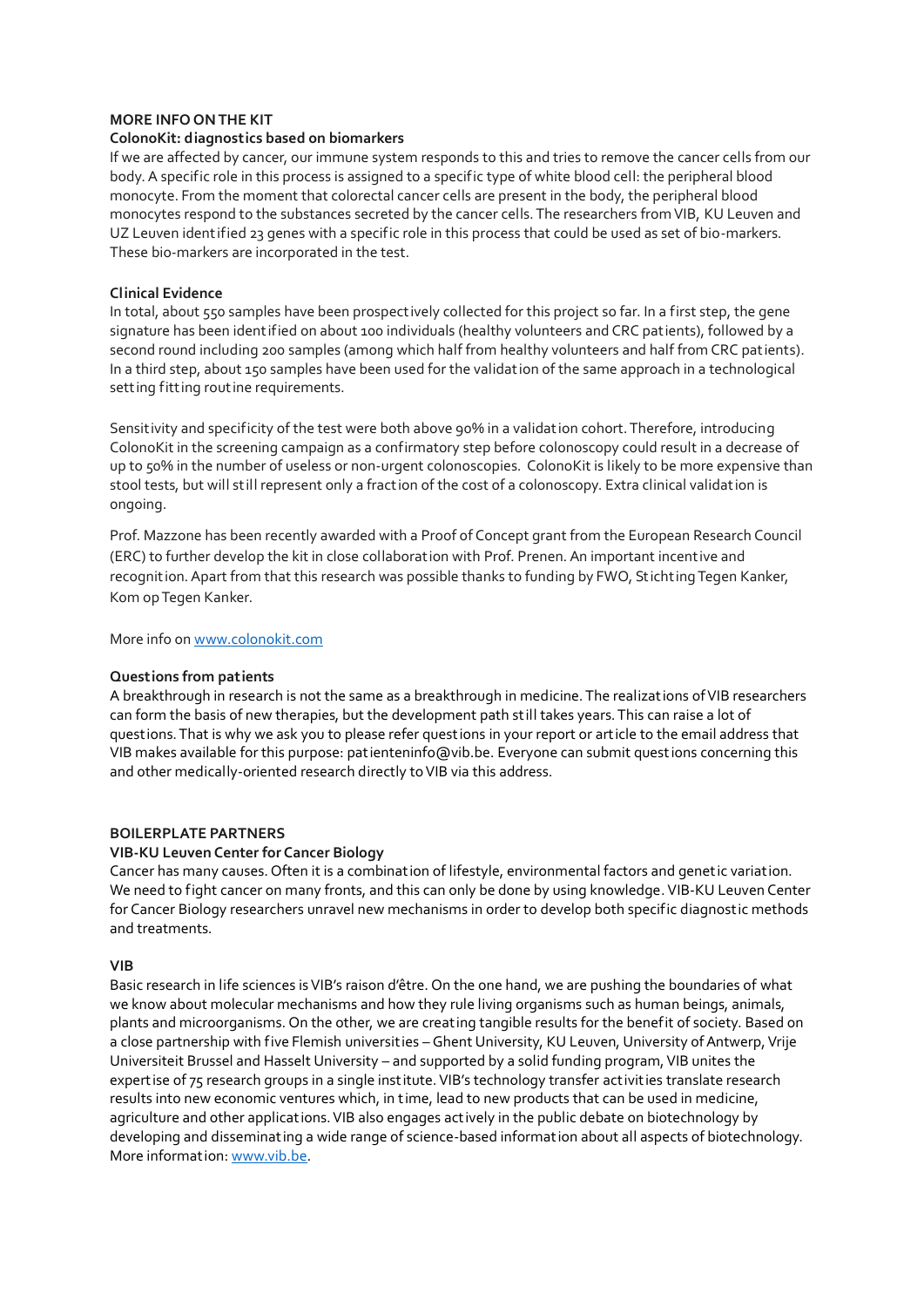#### **KU Leuven**

KU Leuven (University of Leuven) is a leading European research university dedicated to excellent research, education and service to society. It is a founding member of the League of European Research Universit ies and has a strong European and international orientation. Its sizeable academic staff conducts basic and applied research in a comprehensive range of disciplines. University Hospitals Leuven, its network of research hospitals, provides high-quality healthcare and develops new therapeutic and diagnostic insights with an emphasis on translational research. The university welcomes more than 57,000 students from over 140 countries.Its doctoral schools organise internationally oriented PhD programmes for over 4,500 doctoral students. More info[: www.kuleuven.be/english/](http://www.kuleuven.be/english/)

## **UZ Leuven**

[www.uzleuven.be](http://www.uzleuven.be/)

#### **DNAlytics**

DNAlyt ics develops innovative data-driven precision medicine solutions (diagnosis, prognosis, treatment guidance) through partnerships with healthcare players such as pharmaceutical, biotechnological or In Vitro Diagnostic (IVD) companies. DNAlyt ics wants its solutions to have a major impact on patients, healthcare practitioners and Society as a whole. DNAlytics is a Belgian company founded in 2012 as a UCLouvain Spin-Off that bases its activities on a data mining technology platform. Aside from product (co)development in Rheumatology and Oncology, DNAlytics also proposes its expertise in the form of a data mining consultancy service. DNAlytics received various awards, namely from IBM, Microsoft, the European Commission or the MIT, both for its technology and its business model.

#### **Foundation Fournier-Majoie**

Created by Bernard Majoie and now managed by his son Jérôme Majoie, both with a solid experience in the pharma industry, the Foundation Fournier-Majoie (FFM) was created in December 1996. Since the start of its activit ies, FFM's has provided and still provides support both financial and operational to « researchersdiscoverers-entrepreneurs » throughout the development course of their programs, most of them being focused on new diagnostic or prognostic cancer biomarkers.

In 10 years, 14 research teams in Belgium have been helped by FFM 's team and its network of experts. Furthermore, FFM is actively involved in 2 Belgium biotech start up's, in oncology, endeavoring substantial steps toward growth. On December 31th, 2016, the total amount granted in those selected projects and start up's accounted for to 7, 2 million euros, of which 5, 9 million euros have already been paid out.

#### **CONTACT**

**DNALytics Thibault Helleputte**, PhD (Founder & CEO) Tel.: +32 10 39 00 96 Mobile: +32 498 64 24 63 Mail[: thibault.helleputte@dnalyt ics.com](mailto:thibault.helleputte@dnalytics.com)

## **VIB**

**Massimiliano Mazzone** (VIB-KU Leuven) Tel.: +32 16 37 32 13 Mobile: +32 485 40 49 04 Mail[: massimiliano.mazzone@kuleuven.vib.be](mailto:massimiliano.mazzone@kuleuven.vib.be)

**Sooike Stoops** (Persverantwoordelijke VIB) Tel.: +32 9 244 66 11 Mobile: +32 474 289 252 Mail[: sooike.stoops@vib.be](mailto:sooike.stoops@vib.be)